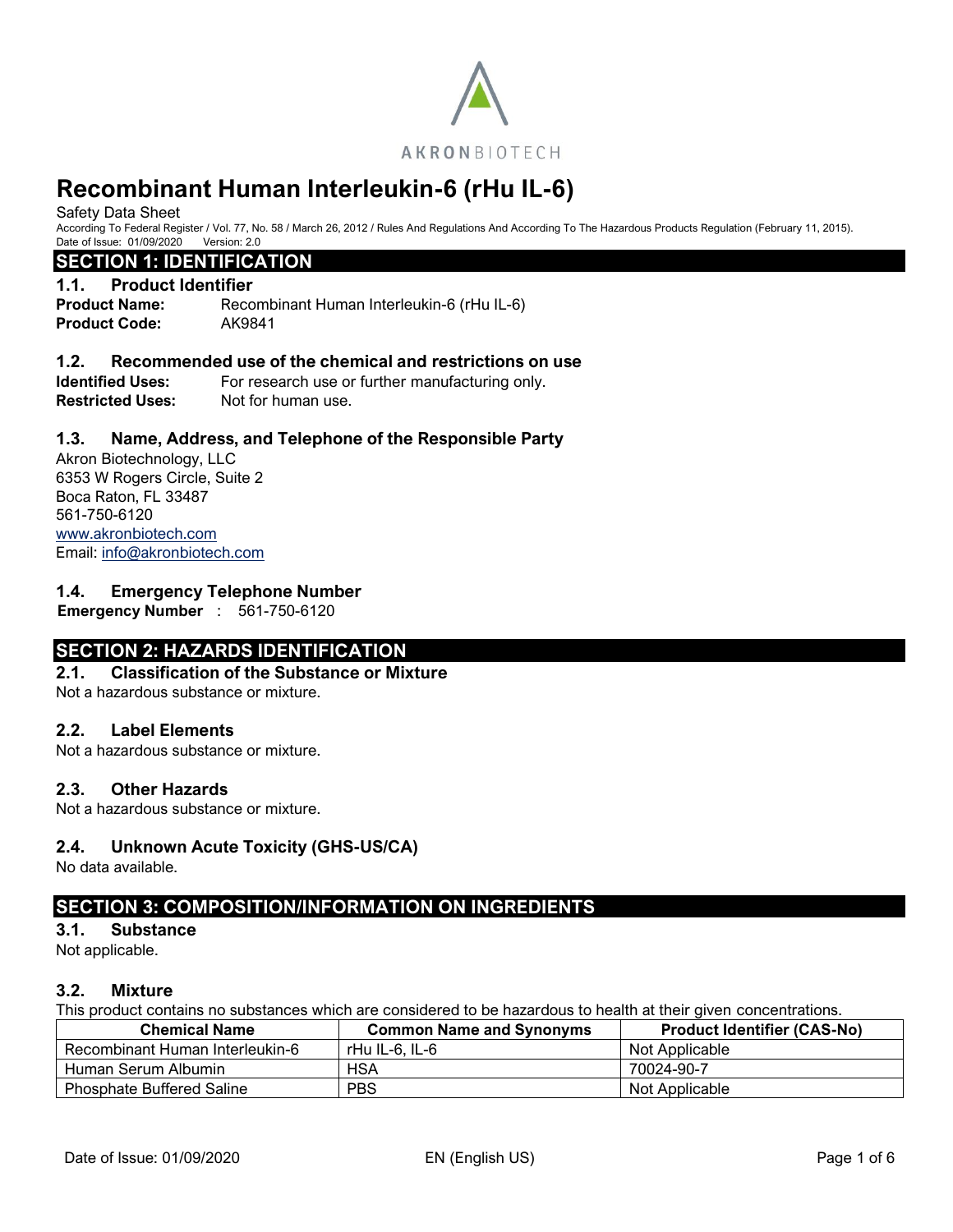Safety Data Sheet

According To Federal Register / Vol. 77, No. 58 / March 26, 2012 / Rules And Regulations And According To The Hazardous Products Regulation (February 11, 2015).

# **SECTION 4: FIRST AID MEASURES**

### **4.1. Description of First-aid Measures**

#### **Inhalation:**

Not expected to be an inhalation hazard under anticipated conditions of normal use of this material. Seek medical advice if necessary.

#### **Skin Contact:**

Remove contaminated clothing. Rinse affected area with water for at least 5 minutes. Obtain medical attention if irritation develops or persists.

#### **Eye Contact:**

Rinse cautiously with water for at least 15 minutes. Remove contact lenses, if present and easy to do. Continue rinsing. Obtain medical attention if irritation develops or persists.

#### **Ingestion:**

Rinse mouth with water. Do NOT induce vomiting. Obtain medical attention.

#### **4.2. Most Important Symptoms and Effects Both Acute and Delayed**

Not applicable.

# **4.3. Indication of Any Immediate Medical Attention and Special Treatment Needed**

Not applicable.

# **SECTION 5: FIRE-FIGHTING MEASURES**

#### **5.1. Extinguishing Media**

**Suitable extinguishing media:** Alcohol-resistant foam, dry chemical powder, carbon dioxide, water fog or spray. Unsuitable extinguishing media: No data available.

### **5.2. Special Hazards Arising From the Substance or Mixture**

No data available.

### **5.3. Advice for Firefighters**

Standard procedure for chemical fires.

# **SECTION 6: ACCIDENTAL RELEASE MEASURES**

#### **6.1. Personal Precautions, Protective Equipment and Emergency Procedures**

Always wear recommended Personal Protective Equipment. Ensure adequate ventilation. See Section 8 for more detail.

#### **6.2. Environmental Precautions**

Do not let product enter drains. Discharge into the environment must be avoided.

#### **6.3. Methods and Materials for Containment and Cleaning Up**

Soak up liquid components with inert absorbent material.

#### **6.4. Reference to Other Sections**

See Section 8 for exposure controls and personal protection and Section 13 for disposal considerations.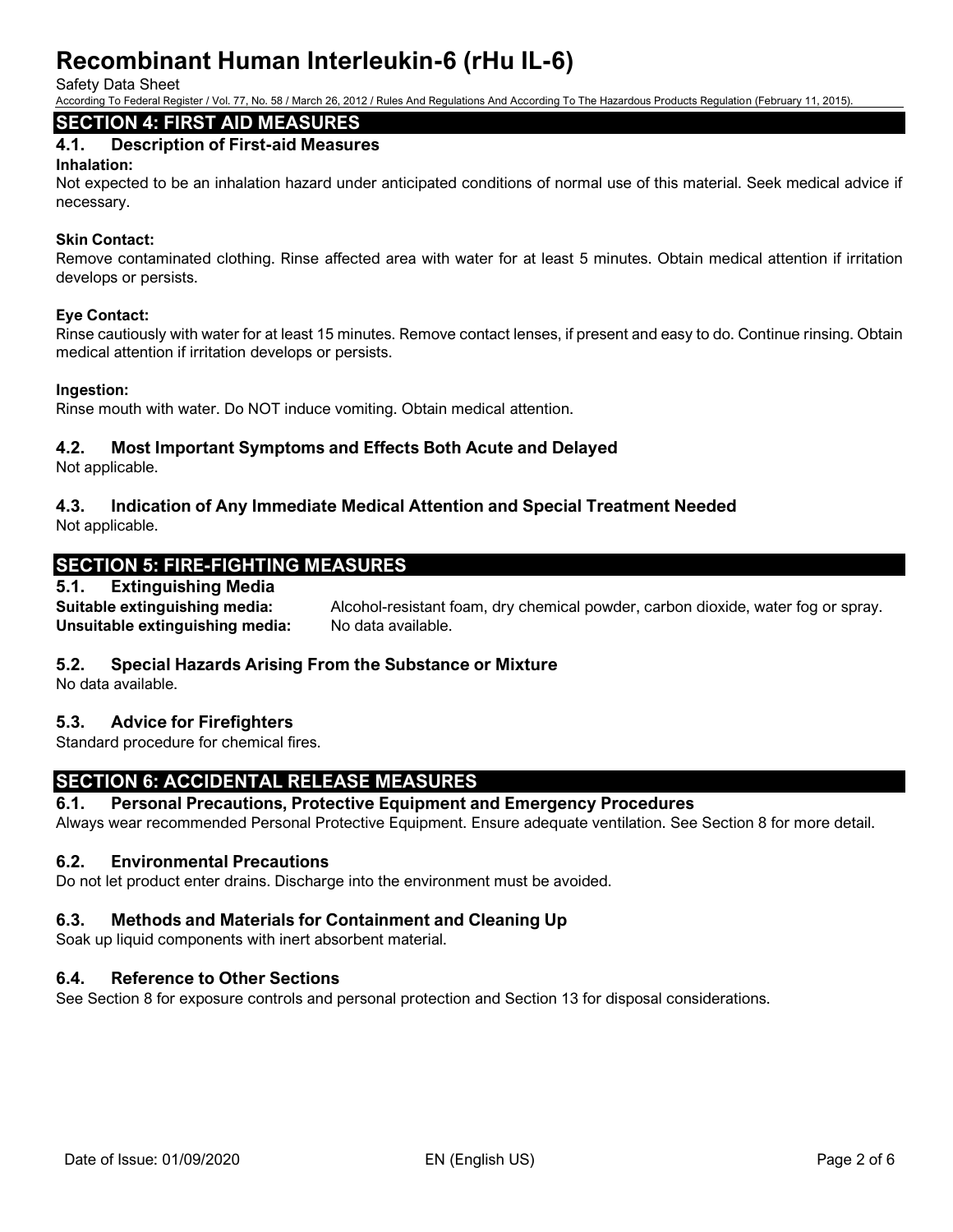#### Safety Data Sheet

According To Federal Register / Vol. 77, No. 58 / March 26, 2012 / Rules And Regulations And According To The Hazardous Products Regulation (February 11, 2015).

# **SECTION 7: HANDLING AND STORAGE**

#### **7.1. Precautions for Safe Handling**

Use appropriate personal protective equipment (PPE). Avoid contact with skin and eyes.

#### **7.2. Conditions for Safe Storage, Including Any Incompatibilities**

Keep container tightly closed in a cool, well-ventilated place. See Certificate of Testing/Certificate of Analysis for the recommended storage conditions specific to this product.

#### **7.3. Specific End Use(s)**

Not Applicable.

### **SECTION 8: EXPOSURE CONTROLS/PERSONAL PROTECTION**

#### **8.1. Control Parameters**

The product contains no substances with occupational exposure limit values from the manufacturer, supplier, importer, or the appropriate advisory agency including: ACGIH (TLV), AIHA (WEEL), NIOSH (REL), OSHA (PEL), Canadian provincial governments, or the Mexican government.

#### **8.2. Exposure Controls**

#### **Appropriate Engineering Controls:**

Handle in accordance with good laboratory and safety practice.

#### **Personal Protective Equipment (PPE)**:

#### **Hand Protection:**

Handle with gloves. Gloves must be inspected prior to use. Use proper glove removal technique (without touching glove's outer surface) to avoid skin contact with this product. Dispose of contaminated gloves after use in accordance with applicable laws and good laboratory practices. Wash and dry hands.

#### **Eye Protection:**

Use face shield, chemical goggles or safety glasses tested and approved under appropriate government standards such as NIOSH (US) or EN 166 (EU).

#### **Skin and Body Protection:**

The type of protective equipment must be selected according to the concentration, amount of the hazardous substance at the specific workplace and appropriate risk assessment.

#### **Respiratory Protection:**

Respiratory protection is not required. In case of inadequate ventilation, oxygen deficient atmosphere, or where exposure levels are not known wear approved respirators and components tested and approved under appropriate government standards such as NIOSH (US) or CEN (EU).

#### **Hygiene measures:**

Handle in accordance with good industrial hygiene and safety practice.

#### **Environmental Exposure Controls:**

Do not let product enter drains.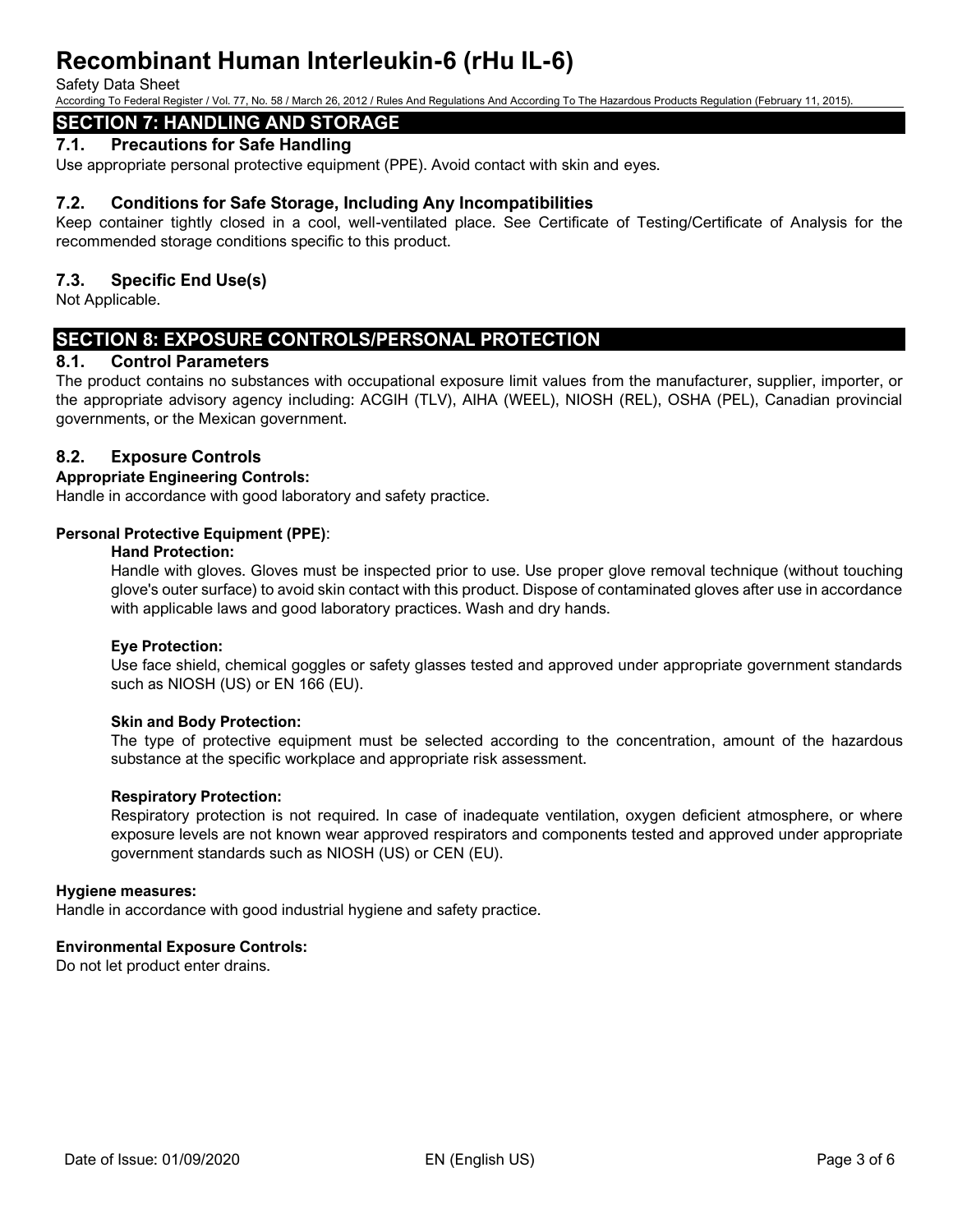Safety Data Sheet

According To Federal Register / Vol. 77, No. 58 / March 26, 2012 / Rules And Regulations And According To The Hazardous Products Regulation (February 11, 2015).

# **SECTION 9: PHYSICAL AND CHEMICAL PROPERTIES**

| <b>Information on Basic Physical and Chemical Properties</b><br>9.1. |                    |
|----------------------------------------------------------------------|--------------------|
| Appearance                                                           | White, powder      |
| Odor                                                                 | Not available      |
| Odor threshold                                                       | Not available      |
| рH                                                                   | Not available      |
| Melting point/freezing point                                         | Not available      |
| Boiling point/boiling range                                          | Not available<br>۰ |
| Flash point                                                          | Not available      |
| Evaporation rate                                                     | Not available      |
| Flammability (solid, gas)                                            | Not available      |
| Lower flammable limit                                                | Not available<br>٠ |
| Upper flammable limit                                                | Not available      |
| Vapor pressure                                                       | Not available      |
| Relative vapor density at 20°C                                       | Not available<br>٠ |
| Relative density                                                     | Not available      |
| Solubility                                                           | Not available<br>٠ |
| Partition coefficient: N-Octanol/Water                               | Not available<br>۰ |
| Auto-ignition temperature                                            | Not available      |
| Viscosity                                                            | Not available      |
|                                                                      |                    |

# **SECTION 10: STABILITY AND REACTIVITY**

### **10.1. Reactivity**

No data available.

#### **10.2. Chemical Stability**

Stable under recommended handling and storage conditions (see Section 7).

#### **10.3. Possibility of Hazardous Reactions**

No data available.

#### **10.4. Conditions to Avoid**

Avoid moisture, the product is hygroscopic

#### **10.5. Incompatible Materials**

No data available.

### **10.6. Hazardous Decomposition Products**

Under normal conditions of storage and use, hazardous decomposition products should not be produced.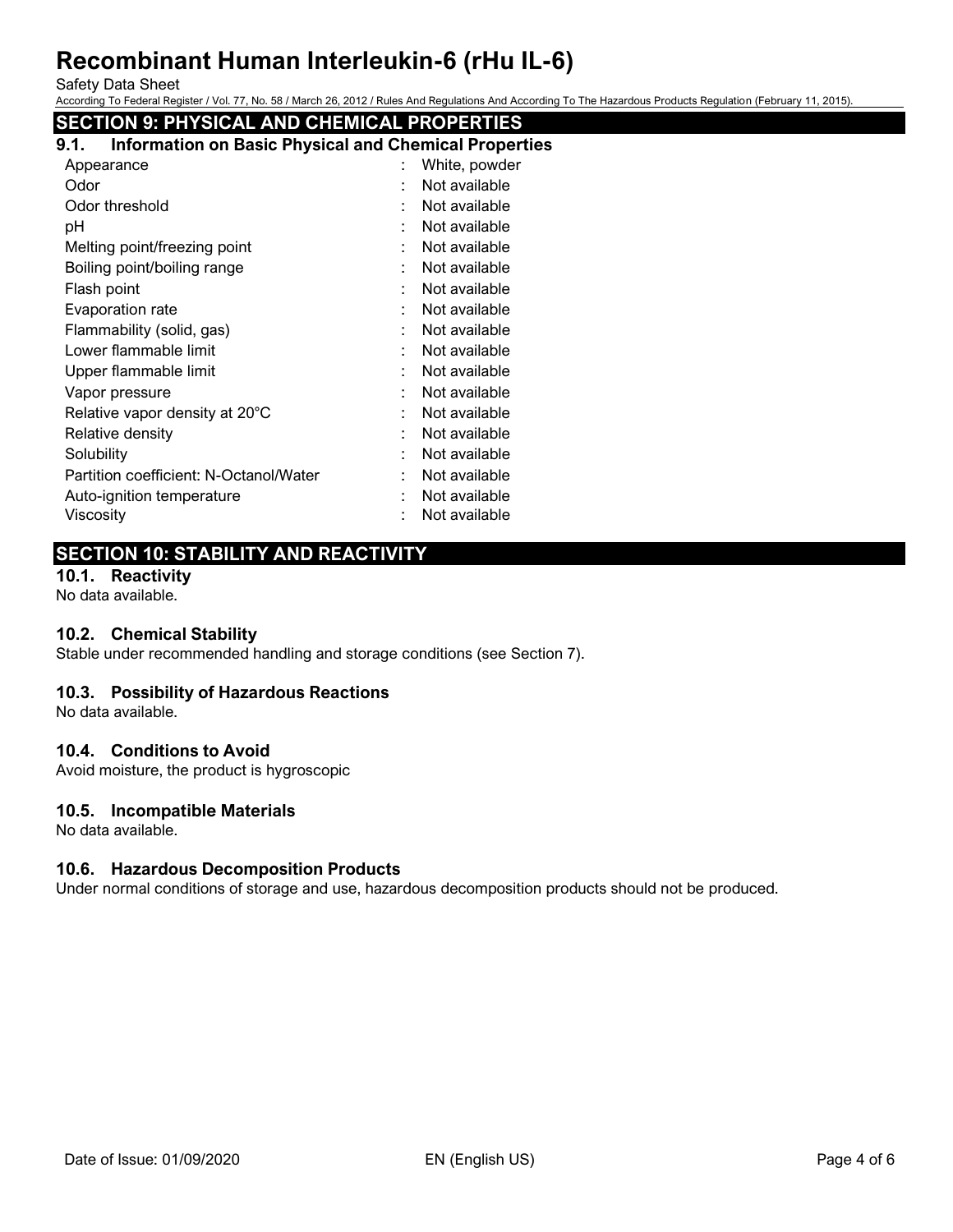Safety Data Sheet

According To Federal Register / Vol. 77, No. 58 / March 26, 2012 / Rules And Regulations And According To The Hazardous Products Regulation (February 11, 2015).

# **SECTION 11: TOXICOLOGICAL INFORMATION**

#### **11.1. Information on Toxicological Effects**

| <b>Acute Toxicity</b>                              |                |
|----------------------------------------------------|----------------|
| <b>Inhalation Exposure</b>                         | Not classified |
| <b>Ingestion Exposure</b>                          | Not classified |
| Skin Exposure                                      | Not classified |
| Eye Exposure                                       | Not classified |
| <b>Germ Cell Mutagenicity</b>                      | Not classified |
| Carcinogenicity                                    | Not classified |
| <b>Reproductive Toxicity</b>                       | Not classified |
| Specific Target Organ Toxicity (Single Exposure)   | Not classified |
| Specific Target Organ Toxicity (Repeated Exposure) | Not classified |
| <b>Aspiration Hazard</b>                           | Not classified |

# **SECTION 12: ECOLOGICAL INFORMATION**

# **12.1. Ecotoxicity**

No data available.

### **12.2. Persistence and Degradability**

No data available.

#### **12.3. Bioaccumulative Potential**

No data available.

#### **12.4. Mobility in Soil**

No data available.

#### **12.5. Other Adverse Effects**

Do not release material and cleaning waters into the environment.

# **SECTION 13: DISPOSAL CONSIDERATIONS**

#### **13.1. Waste treatment methods**

Treatment of waste per local authority regulations. Empty containers may retain product residues. Avoid disposal of material into untreated sewers. Disposal of this product, solutions and any by-products should at all times comply with the requirements of environmental protection and waste disposal legislation and any regional, national and local authority requirements.

# **SECTION 14: TRANSPORT INFORMATION**

The shipping description(s) stated herein were prepared in accordance with certain assumptions at the time the SDS was authored and can vary based on a number of variables that may or may not have been known at the time the SDS was issued.

| UN number                    | No data available |
|------------------------------|-------------------|
| UN proper shipping name      | No data available |
| Transport hazard class       | No data available |
| Packing group                | No data available |
| <b>Environment Hazards</b>   | No data available |
| Special precautions for user | No data available |
| Transport in bulk            | No data available |
|                              |                   |